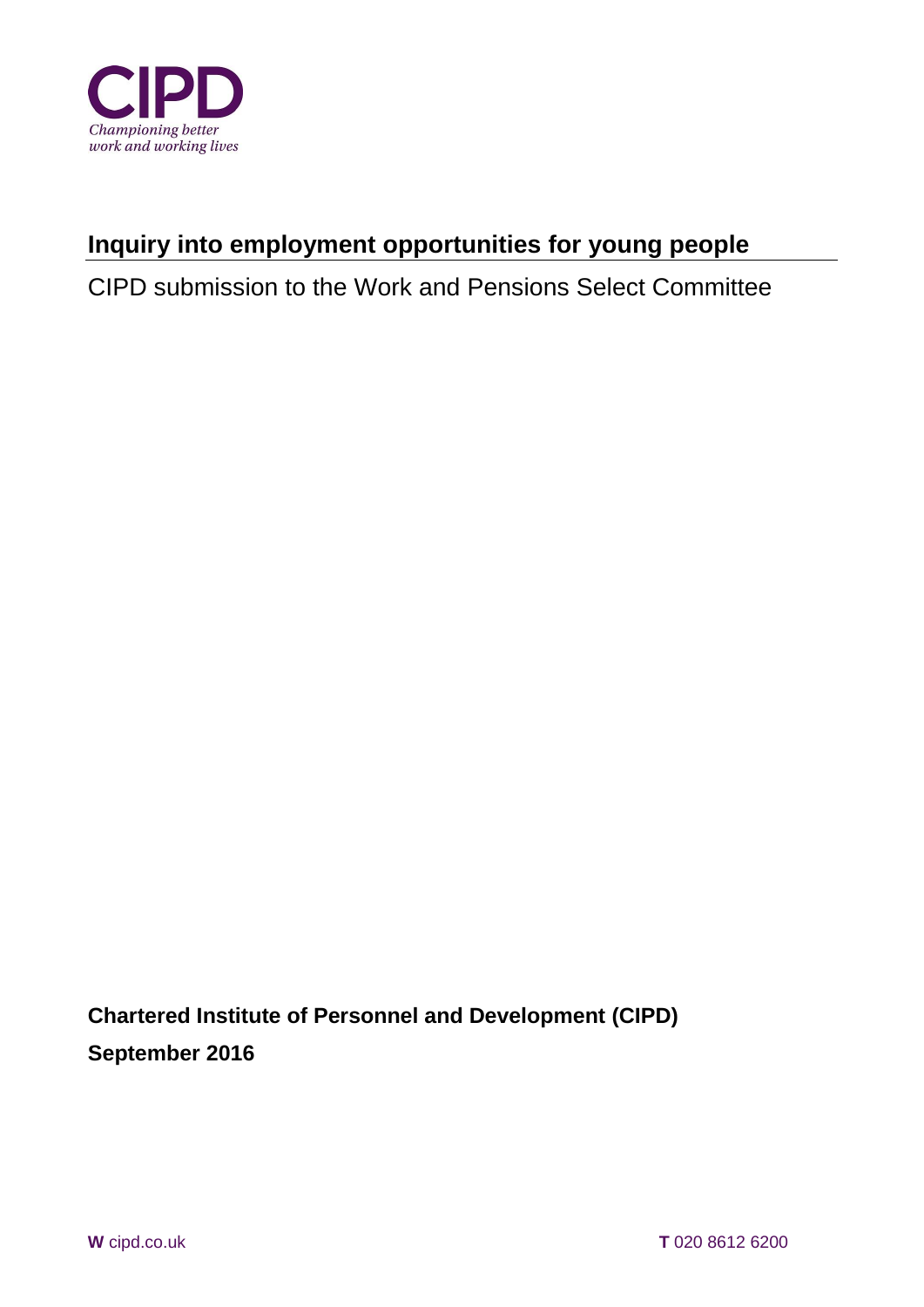

## **Background**

The CIPD is the professional body for HR and people development. The not-for-profit organisation champions better work and working lives and has been setting the benchmark for excellence in people and organisation development for more than 100 years. It has 140,000 members across the world, provides thought leadership through independent research on the world of work, and offers professional training and accreditation for those working in HR and learning and development.

Our membership base is wide, with 60% of our members working in private sector services and manufacturing, 33% working in the public sector and 7% in the not-for-profit sector. In addition, 76% of the FTSE 100 companies have CIPD members at director level.

Public policy at the CIPD draws on our extensive research and thought leadership, practical advice and guidance, along with the experience and expertise of our diverse membership, to inform and shape debate, government policy and legislation for the benefit of employees and employers, to improve best practice in the workplace, to promote high standards of work and to represent the interests of our members at the highest level.

## **Acknowledgements**

In preparing this submission, the CIPD Policy Team conducted a number of interviews with members of the CIPD Policy Forum. The Forum is an exclusive group of over one hundred senior HR directors from some of the UK's largest and most successful organisations across the private, public and voluntary sectors.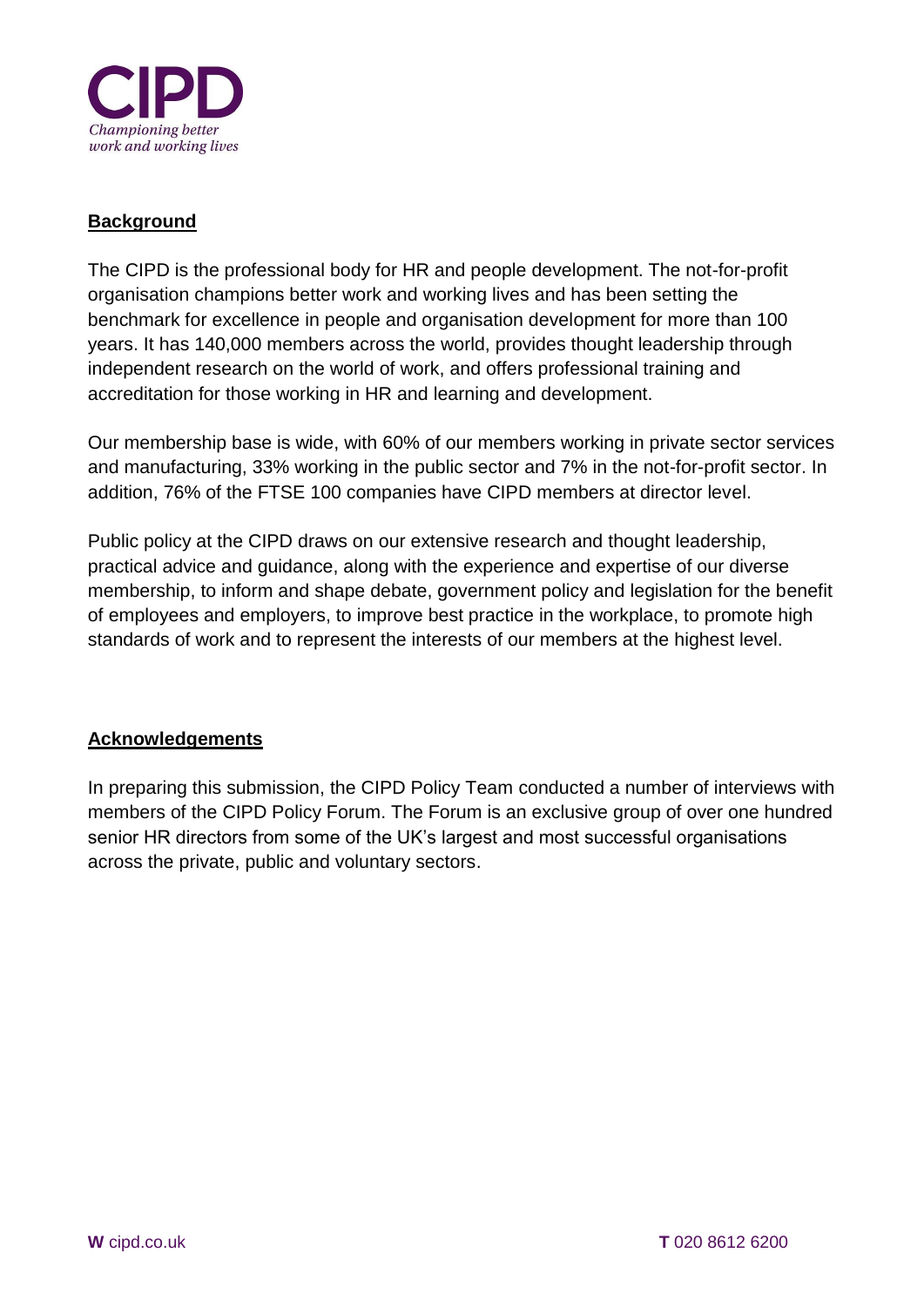

#### **Executive summary**

#### **Services for young people**

- o Young people do require an approach to getting them into work and supporting them in work that is distinct from other groups
- o For many young people, a lack of opportunities to gain meaningful work experience mean a first job can often be their very first experience of the workplace
- o CIPD research has revealed a significant mismatch between employers' expectations of young people, and young people's expectations of work
- o A number of steps can be taken to support young people find employment and progress, including: **more youth friendly recruitment practices**, **effective line management**, **engaging work** and **clear opportunities for development**
- o When recruiting young people, employers tend to place more importance on the right attitudes, such as a desire to develop and the bringing in of new ideas, as opposed to the technical skills that can be taught once in the job

#### **Support beyond Jobcentre Plus**

- o Access to local job information is important to inform careers information, advice and guidance for young people and also help to allevi
- o Local Enterprise Partnerships (LEPs) and Business Growth Hubs can provide this information and particularly assist SMEs with engaging with young people
- o Initiatives at a local level, such as CIPD's Steps Ahead Mentoring, can improve labour market outcomes for young people
- o Radical changes are needed to our policy surrounding apprenticeships to ensure they offer a meaningful route into the workplace and genuine alternative to university
- o We need to see more young people starting apprenticeships at level 3 and above, and the Apprenticeship Levy should be reframed into a more flexible Training Levy that ensures employers can access the skills they need
- o Another measure the Government should also prioritise is the quality of careers information, advice and guidance in schools
- o The Government should also undertake a review of what is meant by employability in the modern workplace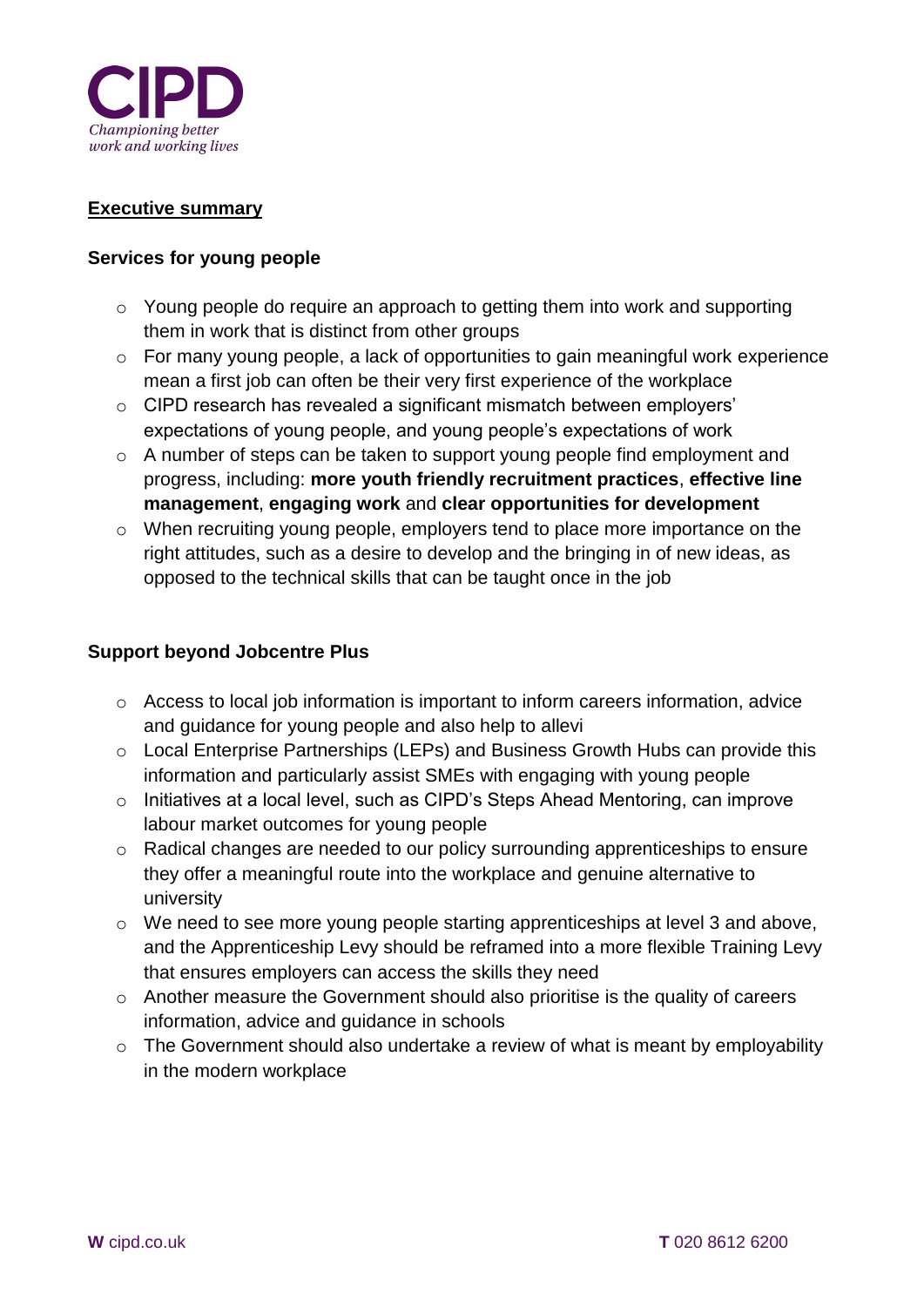

#### **Longer term labour market prospects**

- o CIPD research has found no tangible evidence of a change to the employment prospects of young people having been excluded from the higher rate of the National Living Wage
- o It remains to be seen the effect of any forthcoming economic uncertainty on young people, however the CIPD believes the Government can take steps to best protect young people from any negative effects, such as:
	- **Improved careers information, advice and guidance for young people**
	- **Establishing meaningful links between employers and education providers**
	- **Ensuring that its apprenticeship system works for young people, providing them with a quality route into the workplace that is a genuine alternative to university. This involves reframing the Apprenticeship Levy into a more flexible Skills Levy**
	- **Establishing an employability framework to understand the core skills and competencies employers are looking for**

#### **Our response**

#### **Services for young people**

*To what extent does getting young people into work and supporting them in work require an approach distinct from that of other groups?*

1. Young people form the workforce of tomorrow and it is, therefore, imperative that they are equipped with the key skills required for them to make a successful transition from education into the workplace. This is even more important nowadays, where it is almost universally accepted that gone are the days of having a 'job for life', in fact workers will more than likely go on to have a number of different jobs over the course of their career. It is critical that government provides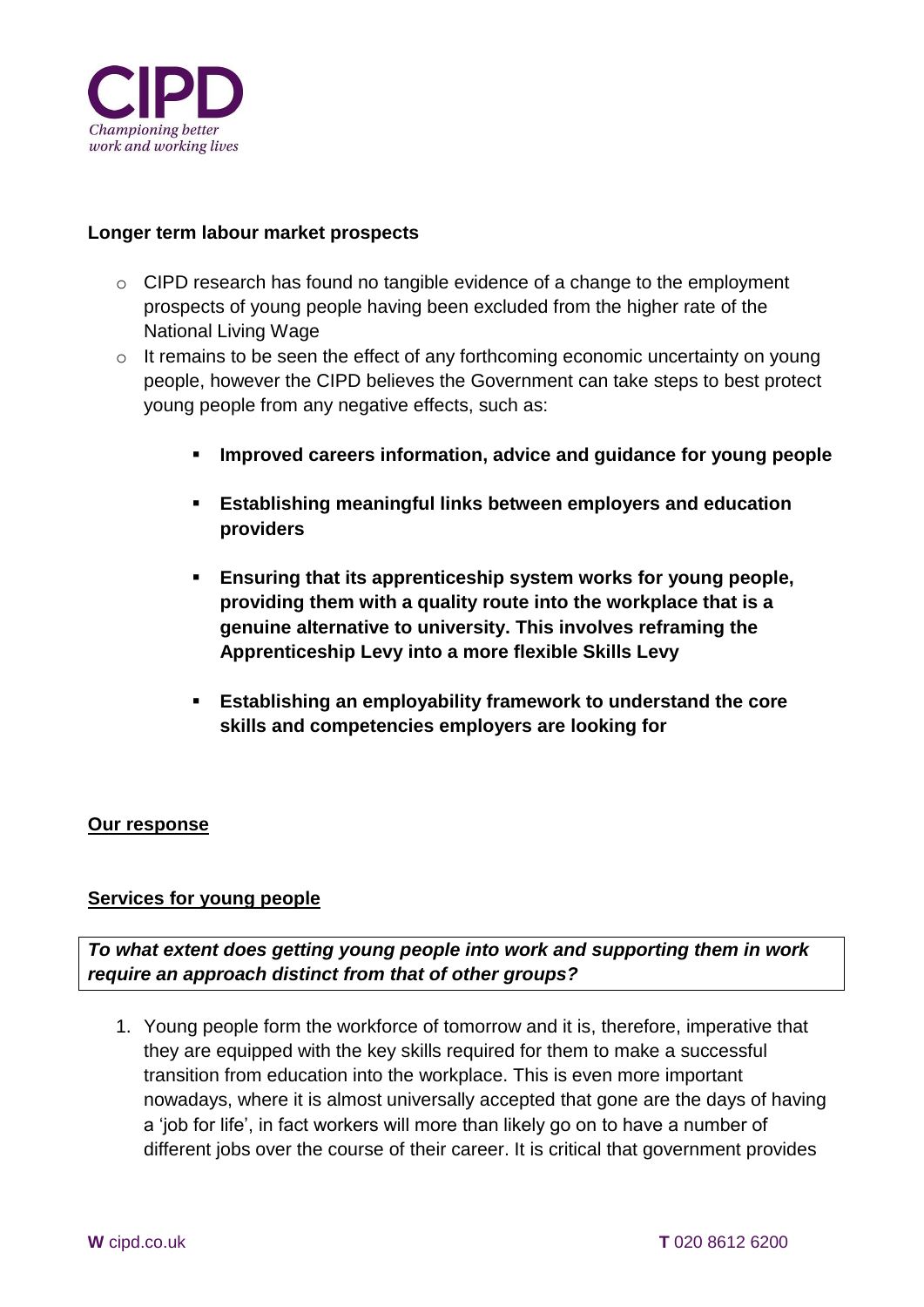

the education system that prepares young people for entry into the workforce – particularly in terms of the provision of quality, impartial careers information, advice and guidance – and also that employers invest in the young people they do take on to ensure they can progress in their career.

- 2. One underlying aspect of young people entering the workforce is that, in many cases, it is their very first job and, therefore, their very first experience of being in a workplace. Recent research from the IPPR showed a fall in the number of young people that are able to find a job, either in the summer holidays, or during termtime. This is in spite of over 200,000 people in education wanting to find a job, suggesting that there simply aren't the opportunities available. As a result, too many young people have been unable to gain the 'soft skills' employers are looking for by the time they have left full-time education and are seeking a permanent job. These can be as basic as reliability on time, work ethic and communication skills, which are not usually taught in a classroom.
- 3. CIPD research published in 2013, *Employers are from Mars, young people are from Venus*, found a significant mismatch between employers' expectations of young people and young people's understanding of what is expected of them during a recruitment process, particularly when it comes to preparation and presentation.<sup>1</sup> We also found that a large number of recruitment practices weren't very 'youth friendly'. We made a number of recommendations to employers and to policy makers to assist in addressing these mismatches.
- 4. Conversations with members of our Senior Policy Forum identified a number of steps employers can take to help young people get into work and supporting them when in the workplace. While these could also be applicable to other groups in the workforce, the need for these steps is particularly pronounced for young people:
	- **More youth friendly and targeted recruitment practices** our 2013 research found, for example, that young people value more open recruitment channels, such as social media, rather than corporate websites and online job boards. Adapting recruitment placing, for example, would ensure that young people can be reached more easily
	- **Effective line management** particularly for those young people with very limited experience of work. Line managers need to be trained to ensure they

<sup>1</sup> CIPD (2013). *Employers are from Mars, young people are from Venus: addressing the young people/jobs mismatch.*  London: Chartered Institute of Personnel and Development. Available at: [http://www.cipd.co.uk/publicpolicy/policy](http://www.cipd.co.uk/publicpolicy/policy-reports/mars-venus-jobs-mismatch.aspx)[reports/mars-venus-jobs-mismatch.aspx](http://www.cipd.co.uk/publicpolicy/policy-reports/mars-venus-jobs-mismatch.aspx) [Accessed 1 September 2016].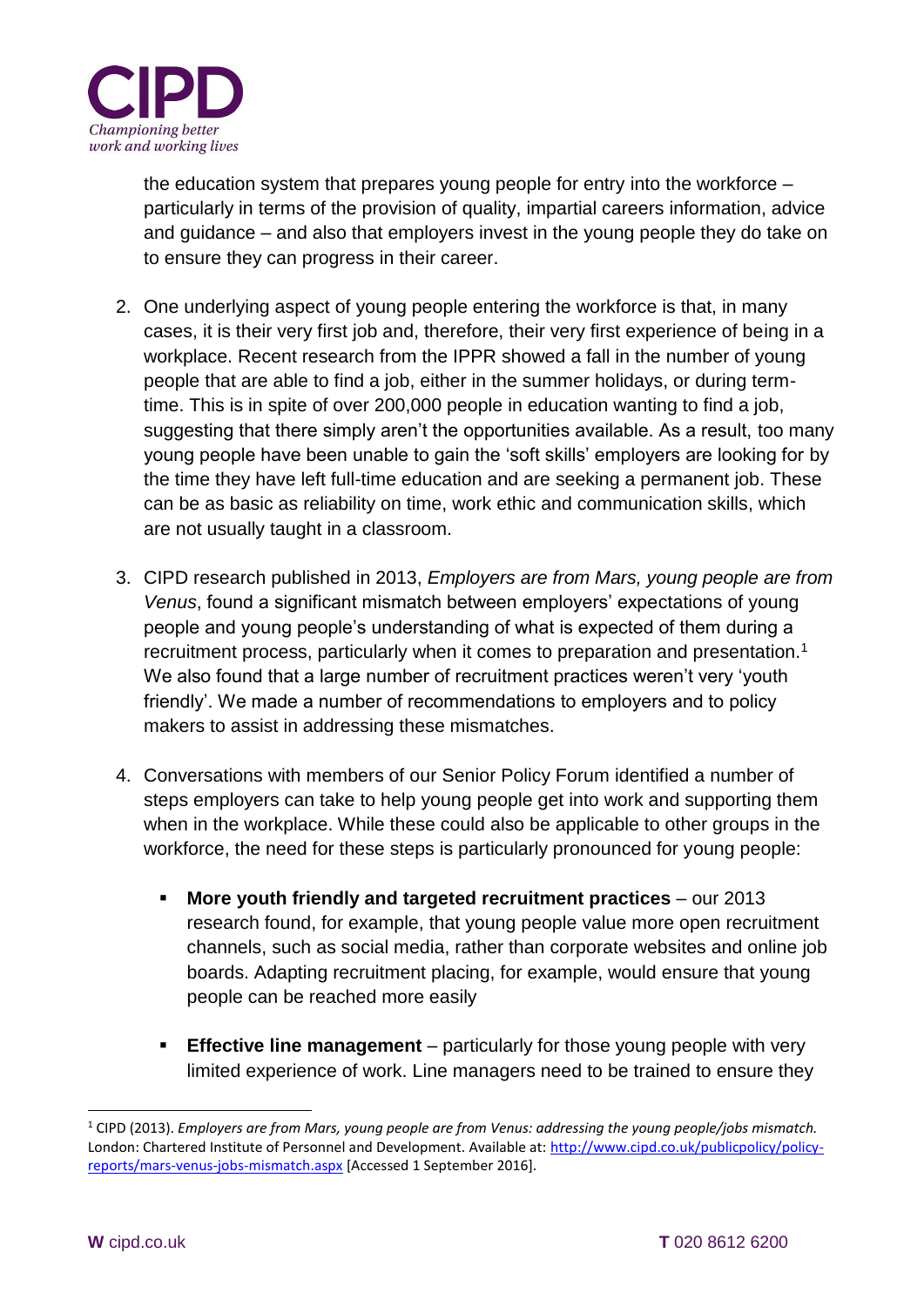

know how to deal with young people, so that young people know what is expected of them at work from the outset, but also that they feel supported in their work. One good way to do this is with a well-planned induction, possibly a bespoke one for young people other than the one provided for other new **starters** 

- **Engaging work with clarity around development opportunities** young people, particularly in this technological age, get bored very quickly. Therefore, to maintain their interest and commitment, their work should be as engaging as possible. It should be made clear to young people the development and training opportunities available to them at the organisation and, importantly, what it is they have to do in order to make the next 'step up' in their career
- **Time spent on performance management** this is particularly necessary for young people entering their very first job. They will not get everything right straight away and will make mistakes along the way. They should be made to feel that making mistakes is acceptable, particularly as this is often the best way for people to learn. However, time has to be spent by managers with the young people discussing their performance and how to make improvements

# *What do employers look for from their younger employees and younger potential employees?*

5. Research by the CIPD, *Engaging employers in tackling youth unemployment*, undertaken in 2012, focused on the disadvantages faced by young people in trying to find work in a competitive job market.<sup>2</sup> One reason, amongst the many we identified as to why young people often found the process of finding employment hard, was that some employers have expected 'oven-ready' young people who have left school equipped with the self-management and employability skills that will enable them to succeed immediately in the workplace. At the same time, young people were reporting poor careers advice and guidance on career pathways and job opportunities, highlighting a significant mismatch between the expectations of employers, and the expectations of young people seeking employment. In response to this research, coupled with the high levels of youth unemployment at the time, CIPD launched its Learning to Work programme in 2012. The programme promotes greater levels of employer engagement with young people, specifically promoting

<sup>2</sup> CIPD (2012). *Engaging Employers in Tackling Youth Unemployment.* London: Chartered Institute of Personnel and Development. Available at: [http://www.cipd.co.uk/publicpolicy/policy-reports/engaging-employers-youth](http://www.cipd.co.uk/publicpolicy/policy-reports/engaging-employers-youth-unemployment.aspx)[unemployment.aspx](http://www.cipd.co.uk/publicpolicy/policy-reports/engaging-employers-youth-unemployment.aspx) [Accessed 1 September 2016].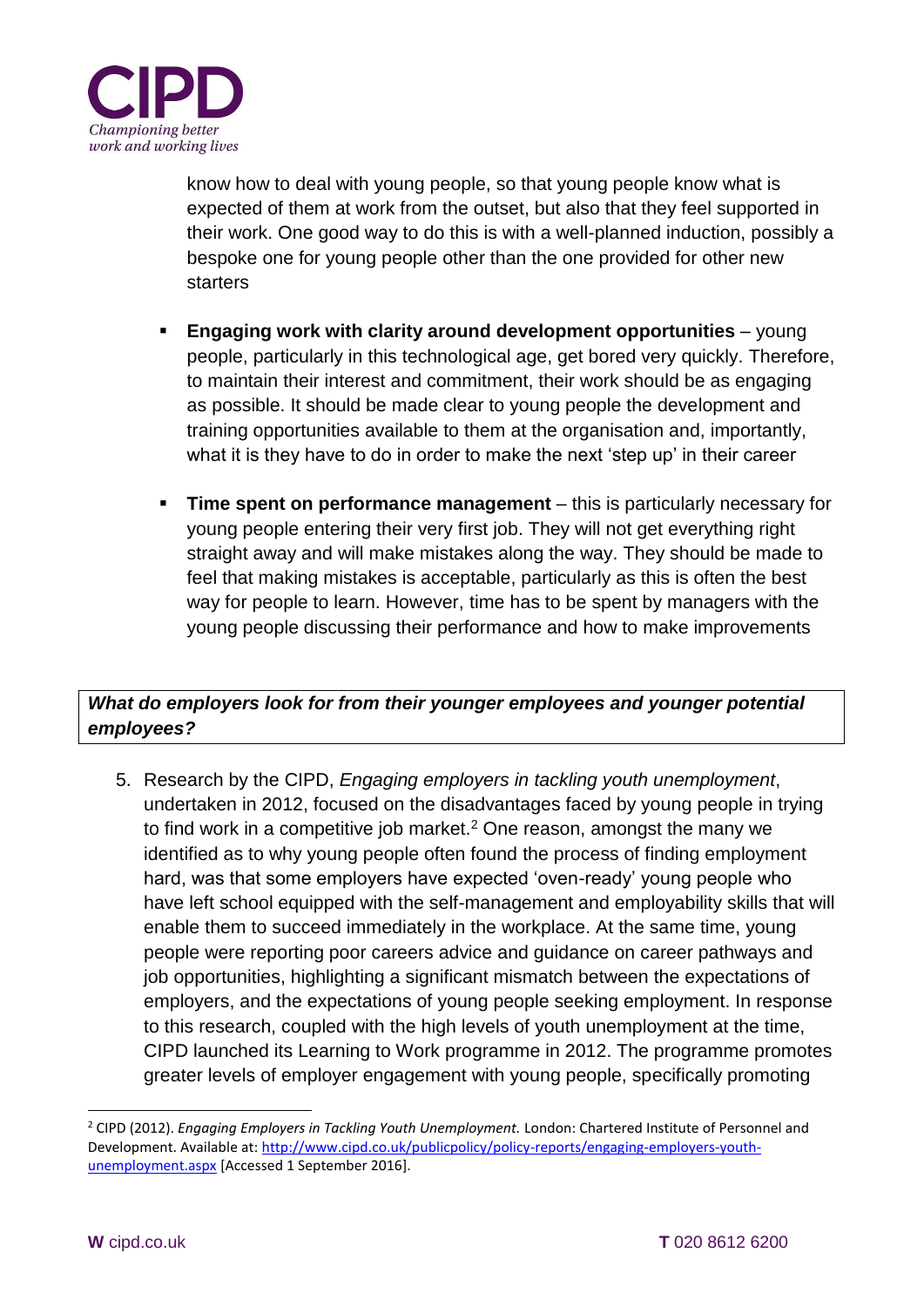

the business case for employer investment in their future talent pipeline and encouraging employers to volunteer in schools and mentor young jobseekers into work.

- 6. Our research into the business case for hiring young people highlighted the positives employers cite for hiring young people, namely their unique skills, attitudes and motivation. Our Learning to Work survey of HR professionals in 2012 highlighted the key benefits of hiring young people as a willingness to learn (47% of respondents agreed), bringing fresh new ideas and approaches (43%), and their motivation, energy and optimism (41%).<sup>3</sup> Conversations with employers, particularly those in the CIPD Policy Forum, told us similar things: that the most important characteristics they look for in the young people they recruit are potential to develop in the job, as well as a desire to develop in the job.
- 7. It appears, therefore, that it is the right attitudes that employers are looking for from the young people they employ or are looking to employ, rather than simply expecting 'oven ready' candidates with all the right technical skills. Evidence from our 2015 Learning to Work survey found the top four skills they wanted to develop in their young people within their first year of employment were communication skills (64% of survey respondents agreed), team working (60%), confidence (45%) and time management/prioritisation (37%).<sup>4</sup> Given the focus on technical skills in the first year of development when in work, it appears that the right attitudes, a desire to develop, as well as the energy and new ideas they bring into the workplace, are the key attributes sought after by employers in their young people.

## **Support beyond Jobcentre Plus**

*How can Jobcentre Plus services for young people be more effectively integrated with other local services, especially around education and skills?*

8. The CIPD believes that support for young people at a local level is important in helping them find employment. The Government must recognise the importance of access to local labour market information, so that young people have a better understanding of the jobs available in their immediate areas, as well as alleviating

<sup>3</sup> CIPD (2012). *Learning to work*. London: Chartered Institute of Personnel and Development. Available at: <http://www.cipd.co.uk/hr-resources/survey-reports/youth-employment-recruiting.aspx> [Accessed 1 September 2016].

<sup>4</sup> CIPD (2015). *Learning to work*. London: Chartered Institute of Personnel and Development. Available at: <http://www.cipd.co.uk/hr-resources/survey-reports/learning-to-work-2015.aspx> [Accessed 1 September 2016].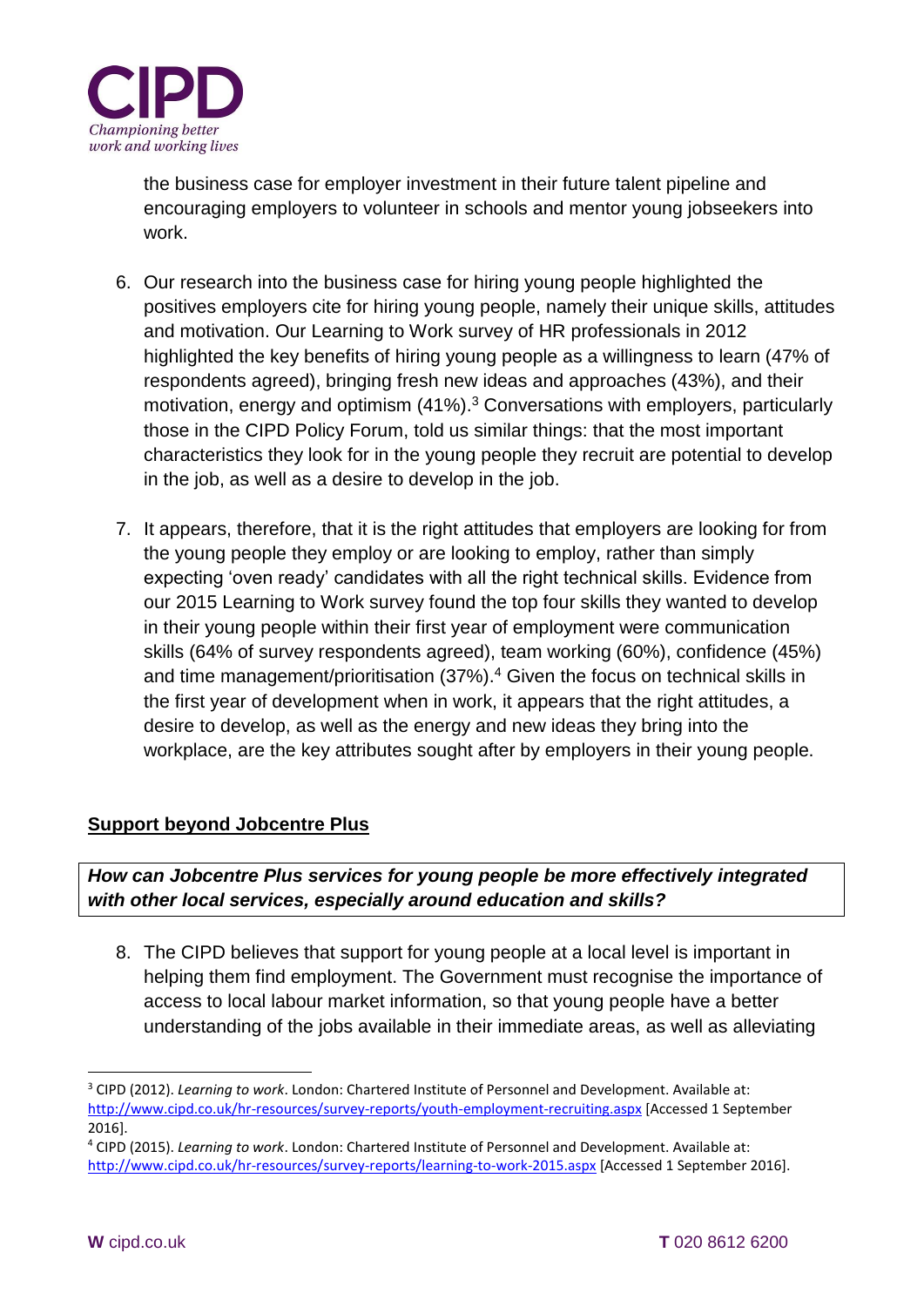

local skills mismatches. Particular support needs to be provided to SMEs that are rightly seen as the 'engine room' of our economy and yet struggle with young engagement. CIPD believes that Local Enterprise Partnerships (LEPs) and Business Growth Hubs can help provide local 'ecosystems' of support for SMEs with improving youth engagement, including local labour market intelligence, and can help facilitate connections between employers, education providers, Jobcentre Plus branches and young people.

9. Local connections between employers and young people, such as those formed through our [Steps Ahead Mentoring](http://www.cipd.co.uk/publicpolicy/steps-ahead-mentoring/) programme, demonstrate how effective face-toface interactions can be in boosting employability. The scheme offers jobseekers one-to-one mentoring sessions with CIPD members – who are HR and Learning & Development professionals – to help them improve their employability skills, boost their confidence and help them find work. It is mainly geared towards young jobseekers (aged 18-24) and is available to young jobseekers in all Jobcentres throughout the UK, and its success has meant it has been piloted for other groups, including older workers and parent returners, across certain areas of the UK. To date, 73% of those jobseekers who have completed the programme go on to find work or work experience. The programme is run by the CIPD – at no cost to the young people or Jobcentre Plus) – with support from Nesta, the Cabinet Office and other partners. Further support for initiatives such as Steps Ahead Mentoring can certainly help integrate Jobcentre Plus with local services that help young people find employment.

## *What broader measures, especially those aimed at employers, should the Government prioritise to improve the employment rates of young people?*

10.A lot has been spoken about by the Government of apprenticeships providing a quality route into the workplace for young people. It is encouraging that the new Minister for Apprenticeships and Skills at the Department for Education, Robert Halfon MP, has spoken of his ambition to change the view of apprenticeships so that they are regarded as a genuine alternative to university, which equip young people with the necessary skills and training to open up opportunities for them for the future. While the CIPD urges against simply chasing the arbitrary target of 3 million apprenticeship starts by 2020, we do welcome this focus on apprenticeships – particularly of high quality apprenticeships – as a viable alternative route into the workplace.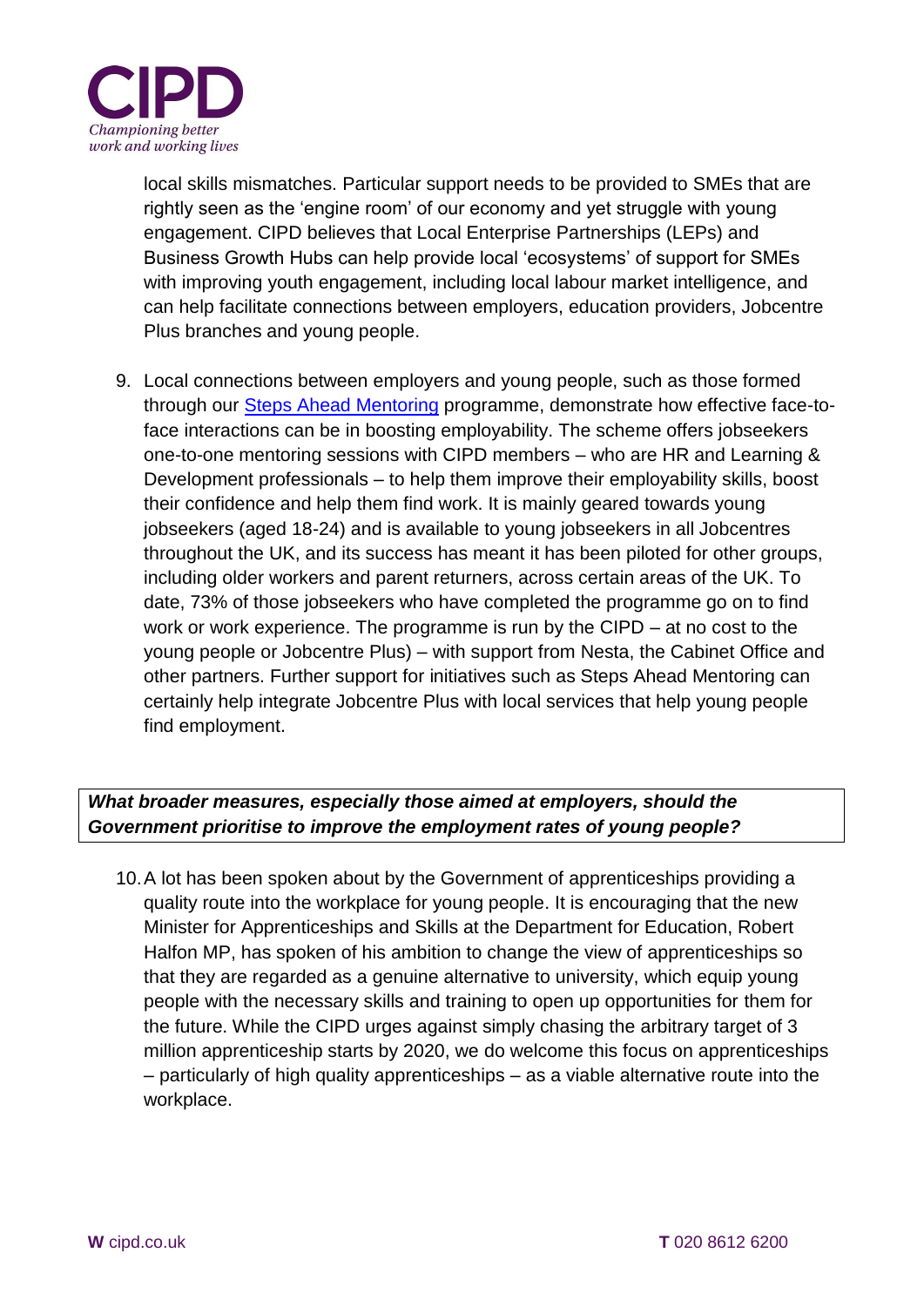

- 11.However, recent CIPD research into current apprenticeships policy in the UK reveals that radical reforms are needed if we are genuinely to see a shift in public attitudes towards apprenticeships.<sup>5</sup> As it stands, six in every ten apprenticeships started in the UK are at Level 2, equivalent to five GCSE passes. In addition, the proportion of apprenticeships going to young people under 25 has fallen significantly, from 99.8% of all apprenticeships to 57% over the past decade, while only one fifth of apprenticeship starts at Level 3 and higher were reserved for 16-24 year olds in 2014-15. The report also shows that, while the number of under-25s beginning an apprenticeship has increased by 24% since 2010, the number of over-25s starting an apprenticeship increased by 336%. The number of over-60s starting an apprenticeship grew 753%, from just 400 in 2009-10, to 3,410 in 2014-15.
- 12.Analysis of these figures, therefore, indicates that the current apprenticeships system is not fit for purpose in helping young people enter the workforce.
- 13.An increasing proportion of apprenticeships are going to over-25s, and are not of sufficient quality to provide a genuine alternative to university; instead, they are typically being used to meet the training needs of low-paid, and typically older, workers, rather than providing a structured route into skilled work for those entering the labour market for the first time. This will do nothing to change perceptions and drive demand for apprenticeships. As a result, the CIPD is calling on the new Apprenticeships & Skills Minister to work with employers and training providers to develop a step change in the number of advanced and higher level apprenticeships for young people, as well as differentiating the content of apprenticeships for typically older, existing employees from those for young people.
- 14.In addition, the introduction of the Apprenticeship Levy, in its current form, will further undermine quality. Our research into the levy found it will raise numbers of apprenticeships, although it also risks a number of damaging, unintended consequences such as causing organisations to simply 're-badge' existing training in order to use funding, while also taking money away from other valuable areas of workforce training. This point was made during an interview with a member of the CIPD Policy Forum, who gave the example from their organisation of an English Language course run for its staff at a local college, which will no longer be viable once it will have to pay the levy. As it stands, therefore, the levy is a blunt instrument providing organisations with a 'one size fits all' approach to training that won't necessarily suit their skills needs, and it also offers no incentive to raise the

<sup>5</sup> CIPD (2016). *Where next for apprenticeships?* London: Chartered Institute for Personnel and Development. Available at:<http://www.cipd.co.uk/publicpolicy/policy-reports/where-next-for-apprenticeships.aspx> [Accessed 1 September 2016].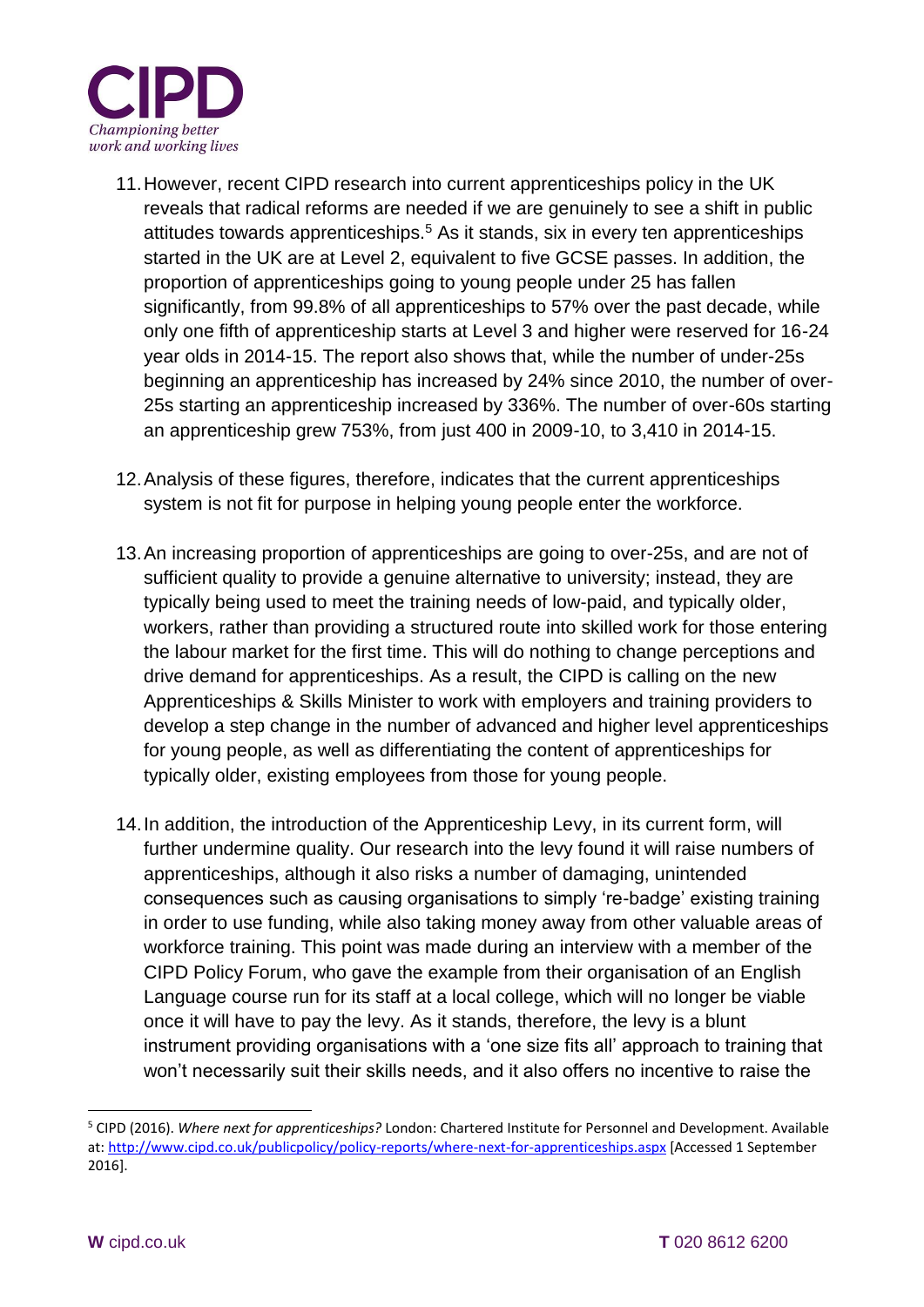

quality of the training they provide. The CIPD has, therefore, called for the levy to be reframed as a wider Training Levy to increase flexibility and ensure the system is genuinely employer-owned and demand-led. We have also called for it to be delayed to allow more meaningful consultation with employers to ensure it meets its policy objectives.

- 15.Another broader measure the Government should prioritise is the quality of careers information, advice and guidance to young people. We are still waiting for the Government's new statutory guidance on careers advice, but we hope that it encourages employers to engage with local education providers. Our 2015 Learning to Work survey found that 57% of employers are currently working with schools and colleges in some way, which is encouraging, although there is still more that can be done. In supporting improved links between employers and education providers, the CIPD welcomed the formation of the Careers and Enterprise Company and initiatives stemming from that, such as Inspiring the Future and the Enterprise Adviser network. We were pleased to play a part in both of these schemes, with a many of our members having volunteered as part of the programmes. However, the CIPD does not believe that the Careers and Enterprise Company can compensate for the provision of high quality careers advice and guidance while in education. The recent Post 16 Skills Plan recommends that "Government should set an expectation for schools and colleges to provide high-quality careers advice and guidance".<sup>6</sup> In the CIPD's view, this does not go far enough and there is a clear need for mandatory minimum standards for the provision of quality careers advice and guidance.
- 16.Finally, another priority the CIPD would recommend to the Government would be to undertake a review of what is meant by employability in the modern workplace. This would involve input from employers to really gauge what the core soft skills and competencies are that they look for when recruiting someone, particularly when recruiting someone into their first job. Once an understanding has been reached and an employability 'framework' been established, this intelligence can be used for developing future initiatives and educational curriculums that helps ensure that our young people are not at a disadvantage in the labour market, but instead are equipped with the fundamental skills needed to enter the workforce and succeed.
- 17.The need for a common 'language' and understanding of core employability skills was also called out by the Government's recent Post 16 Skills Plan, which stated:

<sup>6</sup> Department for Business, Innovation and Skills/Department for Education (2016). *Post-16 Skills Plan.* London. Available at:

[https://www.gov.uk/government/uploads/system/uploads/attachment\\_data/file/536068/56259\\_Cm\\_9280\\_print.pdf](https://www.gov.uk/government/uploads/system/uploads/attachment_data/file/536068/56259_Cm_9280_print.pdf) [Accessed 5 September 2016].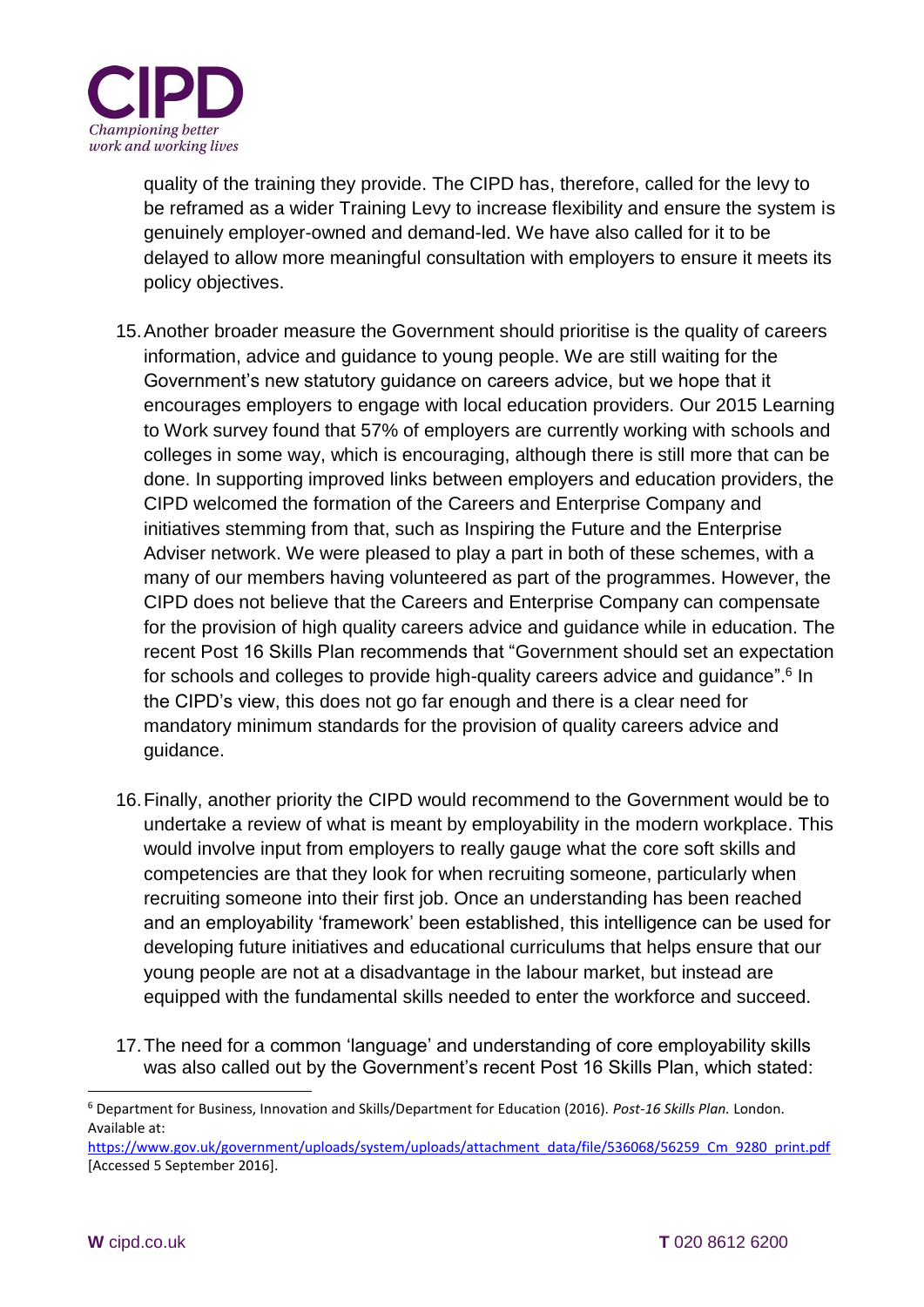

"Skills such as communicating, working in a team and solving problems are essential in a 21st-century workplace. We will ask the Institute for Apprenticeships to work with employers to articulate a common set of transferrable workplace skills which could apply across all of the routes".

- 18.CIPD has already started research in this area and would be pleased to work with government and other key stakeholders on this important agenda.
- 19.The Government's Post 16 Skills also emphasises the need to improve the quality of work experience available to young people. It states:

"In addition to work taster or short-duration work experience opportunities in their first year, every 16–18 year old student following a two-year collegebased technical education programme should be entitled to a high-quality, structured work placement. Successful completion of this work placement should be a requirement for full certification at the end of the study programme. As part of the work placement, the student, college and employer should complete a log book – ideally online – that evidences the key tasks that the student has undertaken and what they have learnt."

20.The CIPD agrees that there needs to be a step change in the quantity and quality of work experience available to young people and believes there needs to be a review of why more employers don't provide work experience and what incentives might encourage more employers to invest more in providing quality work experience opportunities. Again, the CIPD would be keen to work with the Government in this respect, engaging closely with our members who are at the sharp end of arranging work experience opportunities within organisations. CIPD has already produced guidance for employers setting out how to create meaningful work experience for young people.<sup>7</sup>

#### **Longer term labour market prospects**

*How do changes in job quality and availability since the crisis affect young people? How is the decision to exempt young people from the National Living Wage affecting their experiences of employment?*

21.When the National Living Wage (NLW) was first announced in the July 2015 Budget, the fact that people aged under-25 were not to be eligible to receive it raised some eyebrows. However, as its introduction in April 2016, there were some

<sup>7</sup> CIPD (2014). *Making work experience work: top tips for employers.* London: Chartered Institute of Personnel and Development. Available at:<http://www.cipd.co.uk/publicpolicy/policy-reports/work-experience-top-tips.aspx> [Accessed 5 September 2016].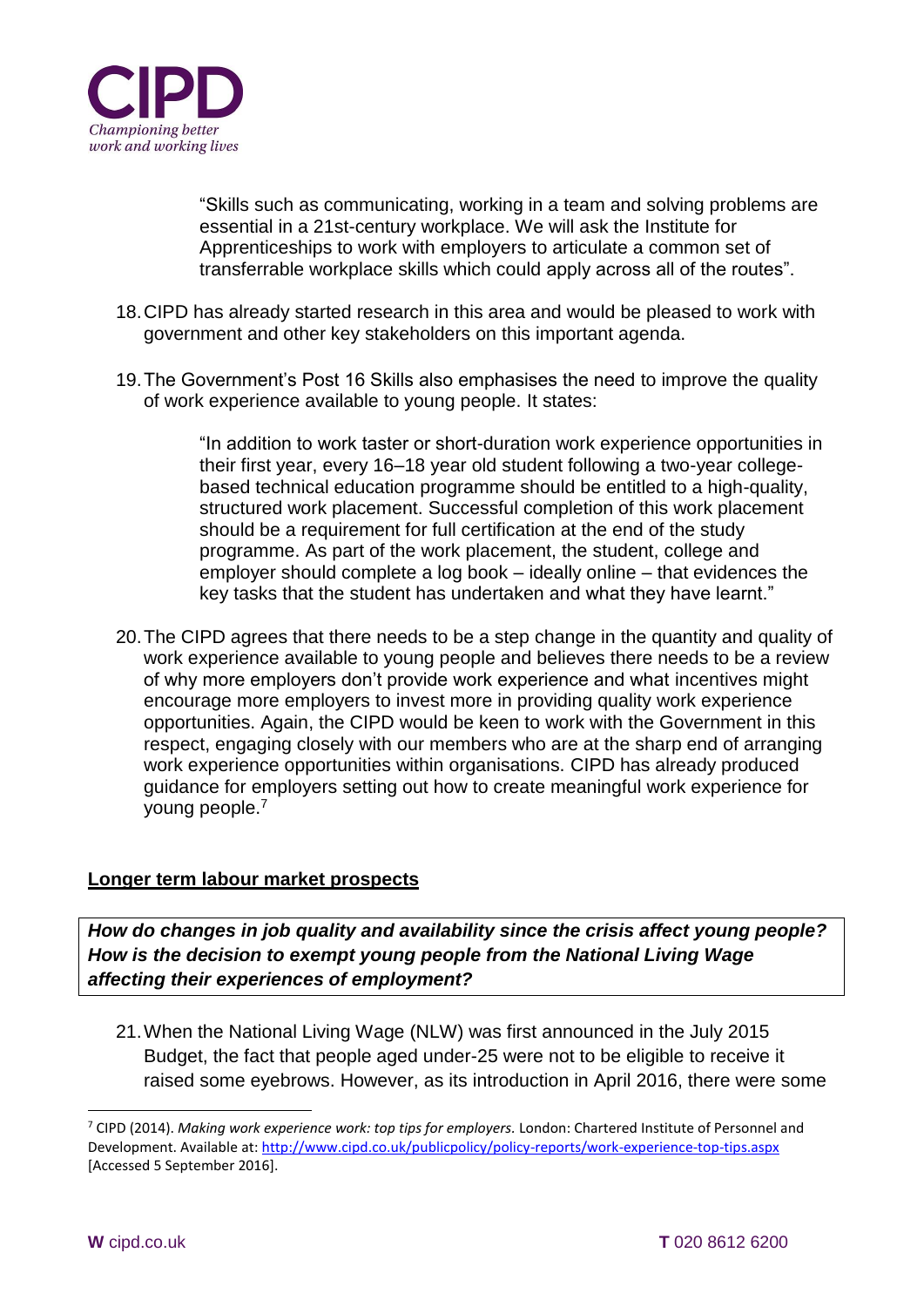

suggestions that this could actually incentivise employers to take on young people. In February 2016, two months before its introduction, the CIPD released some research with the Resolution Foundation exploring how organisations would respond to the increased wage floor.<sup>8</sup> We found little evidence that many employers would look react to the new wage by increasing the number of young people taken on, with only eight per cent of employers citing this as a way they would respond.

22.Our summer Labour Market Outlook (LMO), published in August 2016, explored how employers had responded to the introduction of the NLW.<sup>9</sup> The most popular responses were that employers were absorbing the costs via lower profits (36%) or improving efficiencies (24%). It did not appear that the higher wage floor was inducing organisations to take on more young people. While just over one-in-ten employers (12%) said it had cut back on employment, it is not possible to say whether or not this affected young people. Eight per cent of respondents did say that they were taking on more apprentices, however, again, it is not possible to tell from this data whether or not this has had any overall effect upon the employment prospects of young people or their experiences of employment.

# *What is the likely impact of any forthcoming economic uncertainty on young people, and how should the Government best seek to protect them from this?*

- 23.It remains to be seen what the future holds for the UK economy, particularly in light of the decision to leave the EU. Our summer LMO, however, revealed a softening in hiring intentions immediately after the vote. The unique data in the LMO is based on UK employer sentiment in the two weeks immediately before and immediately after the referendum on 23 June, and revealed that employers surveyed ahead of the referendum were somewhat more optimistic about hiring intentions than those surveyed after the Brexit decision. As a result, the net employment balance, based on the difference between the share of employers planning to expand their workforce and the share intending to reduce their workforce, dropped from +21 pre-Brexit to +17 post-Brexit.
- 24.The survey also investigated at forward-looking intentions, finding that employers expect Brexit to have a significant negative impact on costs and business

<sup>8</sup> CIPD (2016). *Weighing up the wage floor: employer responses to the National Living Wage*. London: Chartered Institute of Personnel and Development. Available at: [https://www.cipd.co.uk/publicpolicy/policy-reports/weighing](https://www.cipd.co.uk/publicpolicy/policy-reports/weighing-up-wage-floor-employer-responses-national-living-wage.aspx)[up-wage-floor-employer-responses-national-living-wage.aspx](https://www.cipd.co.uk/publicpolicy/policy-reports/weighing-up-wage-floor-employer-responses-national-living-wage.aspx) [Accessed 1 September 2016].

<sup>9</sup> CIPD (2016). Labour Market Outlook: Summer 2016. London: Chartered Institute of Personnel and Development. Available at:<http://www.cipd.co.uk/hr-resources/survey-reports/labour-market-outlook-summer-2016.aspx> [Accessed 1 September 2016].